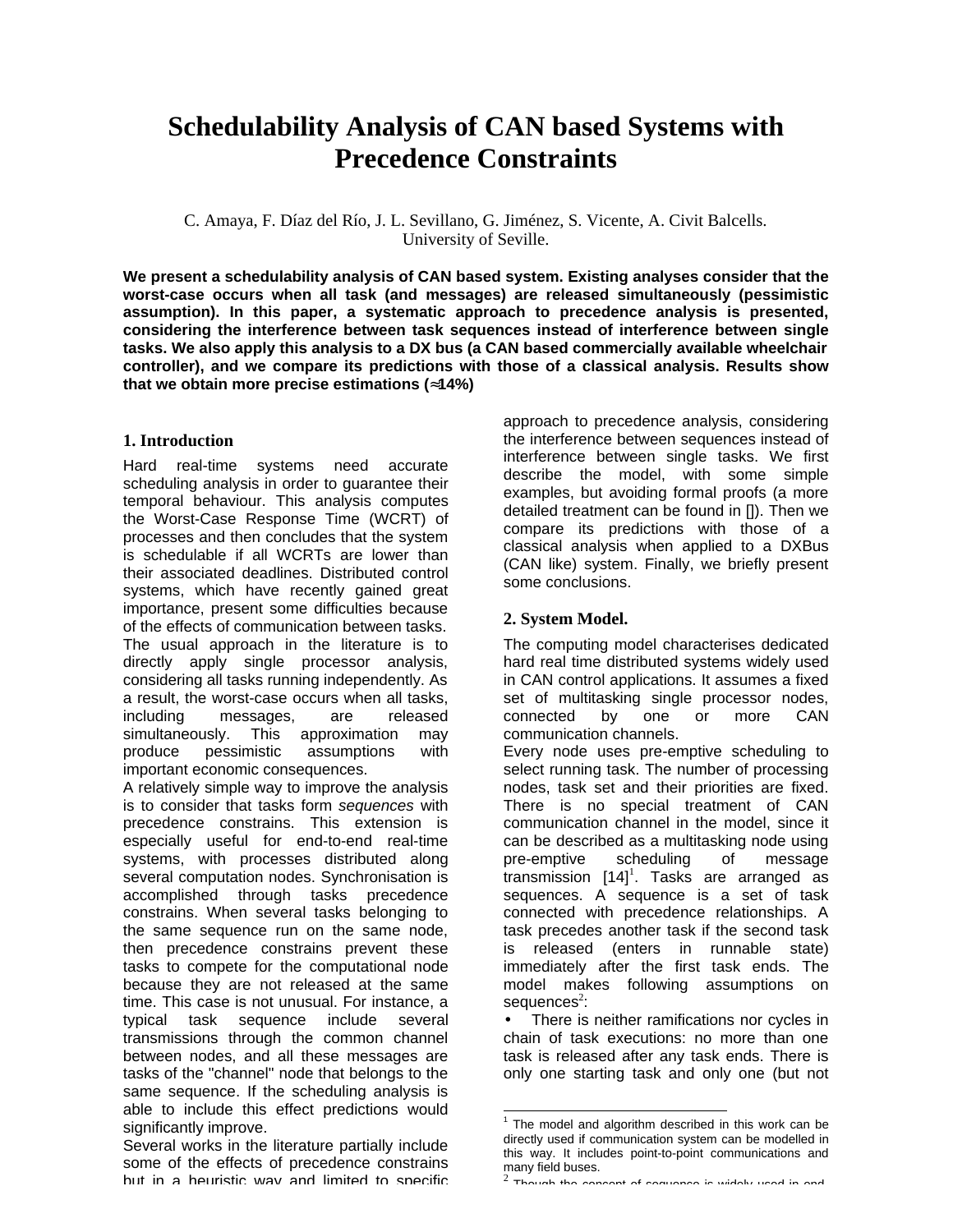necessarily different) ending tasks in the sequence.

The release of any sequence is strictly periodic. Non-periodic sequences can be included in the model if there is a minimum time between successive releases of fist task. The term "period" means this time in nonperiodic sequences.

The deadline of any sequence release is always less or equal to its period.

| Table I. Model parameters. |                                                                                                                                                                                                              |  |  |  |  |  |
|----------------------------|--------------------------------------------------------------------------------------------------------------------------------------------------------------------------------------------------------------|--|--|--|--|--|
|                            | Description.                                                                                                                                                                                                 |  |  |  |  |  |
|                            | Refers to sequence number i.                                                                                                                                                                                 |  |  |  |  |  |
|                            | Deadline of sequence <i>i</i> .                                                                                                                                                                              |  |  |  |  |  |
| $\frac{S_i}{D_i}$          | Period or minimum time between successive<br>releases of sequence <i>i</i> .                                                                                                                                 |  |  |  |  |  |
| $R_i$                      | Estimation of the worst-case response time<br>(WCRT) of sequence i.                                                                                                                                          |  |  |  |  |  |
|                            | Refers to <i>j</i> -th task of sequence S <sub>i</sub> .                                                                                                                                                     |  |  |  |  |  |
| $\frac{T_{i,j}}{E_{i,j}}$  | Maximum task execution time (maximum T <sub>ij</sub><br>run time if no one task pre-empts it)                                                                                                                |  |  |  |  |  |
| $e_{i,i}$                  | Minimum task execution time of $T_{i,j}$ .                                                                                                                                                                   |  |  |  |  |  |
| $N_{i,j}$                  | Node number assigned to the processing<br>node where T <sub>ij</sub> runs.                                                                                                                                   |  |  |  |  |  |
|                            | Execution priority of $T_{i,j}$ .                                                                                                                                                                            |  |  |  |  |  |
| $rac{Pri_{i,j}}{B_{i,j}}$  | Blocking time of $T_{i,j}$ (maximum $T_{i,j}$ waiting time<br>for exclusive use of resources).                                                                                                               |  |  |  |  |  |
| $R_{i,i}$                  | Two meanings, depending on what method is<br>used to calculate sequence WCRT:<br>WCRT of task $T_{i,j}$ , or<br>Response time of task $T_{i,j}$ when a release<br>of S <sub>i</sub> has worst response time. |  |  |  |  |  |
|                            | $\{H(T_{i,j})\}$ Refers to set of tasks in node N <sub>i,j</sub> with higher<br>priority than T <sub>i,i</sub> .                                                                                             |  |  |  |  |  |

Table I. Model parameters.

Model assumptions and parameters (table I) can be found, with changes in terminology, in several works in the literature about end-to-end systems schedulability [11][13][14]. This work arranges model parameters as matrices, changing the usual notation to show the matrix structure (table I). Parameters on sequences have just one sub-index, their sequence number. They are arranged as *m*-elements column vectors, where *m* is the number of sequences in the system.

Parameters on tasks have two sub-indexes: the first one is sequence numbering. The second one is the task execution order in any sequence release. These parameters are arranged in *mxn* matrices, where *m* is the number of sequences and *n* is the highest task number in any sequence.

Matrix structure reflects in a simple and compact way the sequences structure of the system. Moreover, it easily allows comparing different methods for WCRT in end-to-end systems.



Fig. 1. Simple end-to-end system, with just tree processing nodes and four sequences.

## **3. Task WCRT in single processor systems.**

Independent tasks in a single processor system are modelled as single task sequences. So, all parameters are arranged as column vectors, as well as sequences/ tasks WCRT. These can be computed directly applying Rate Monotonic Analysis RMA. For a given task,  $T_{i,j}$ , its WCRT is computed analysing how system behaves when any task releases reaches WCRT. We will name this critical behaviour for T<sub>i,j</sub>.

There are a huge number of different critical behaviours for a given task, even for relatively simple system. However task response is identical in all of then. RMA uses this by computing response time of the simplest critical behaviour for every task. Fig. 2 illustrates the simplest critical behaviour for a sample task. The sample task and all higher priority tasks are released simultaneously and they all run during their maximum execution time. As any task release is periodic, some higher priority tasks can be released several times before the delayed task finishes (see  $T_{1,1}$ ) in Fig. 2)



Fig. 2. Critical behaviour for  $T_{3,1}$  in a single processor system with 3 tasks/sequences.

Several works have analysed critical behaviour in single processor systems, developing methods to compute task WCRT [4][5][8]. A widely used one, by Audsley et al. [4], states

that task  $T_{i,j}$  WCRT can be computed using equation:

$$
R_{i,j} = B_{i,j} + E_{i,j} + \frac{R_{i,j}}{T_{l,m} \{H(T_{i,j})\}} \frac{R_{i,j}}{P_l} E_{l,m}
$$
 (1)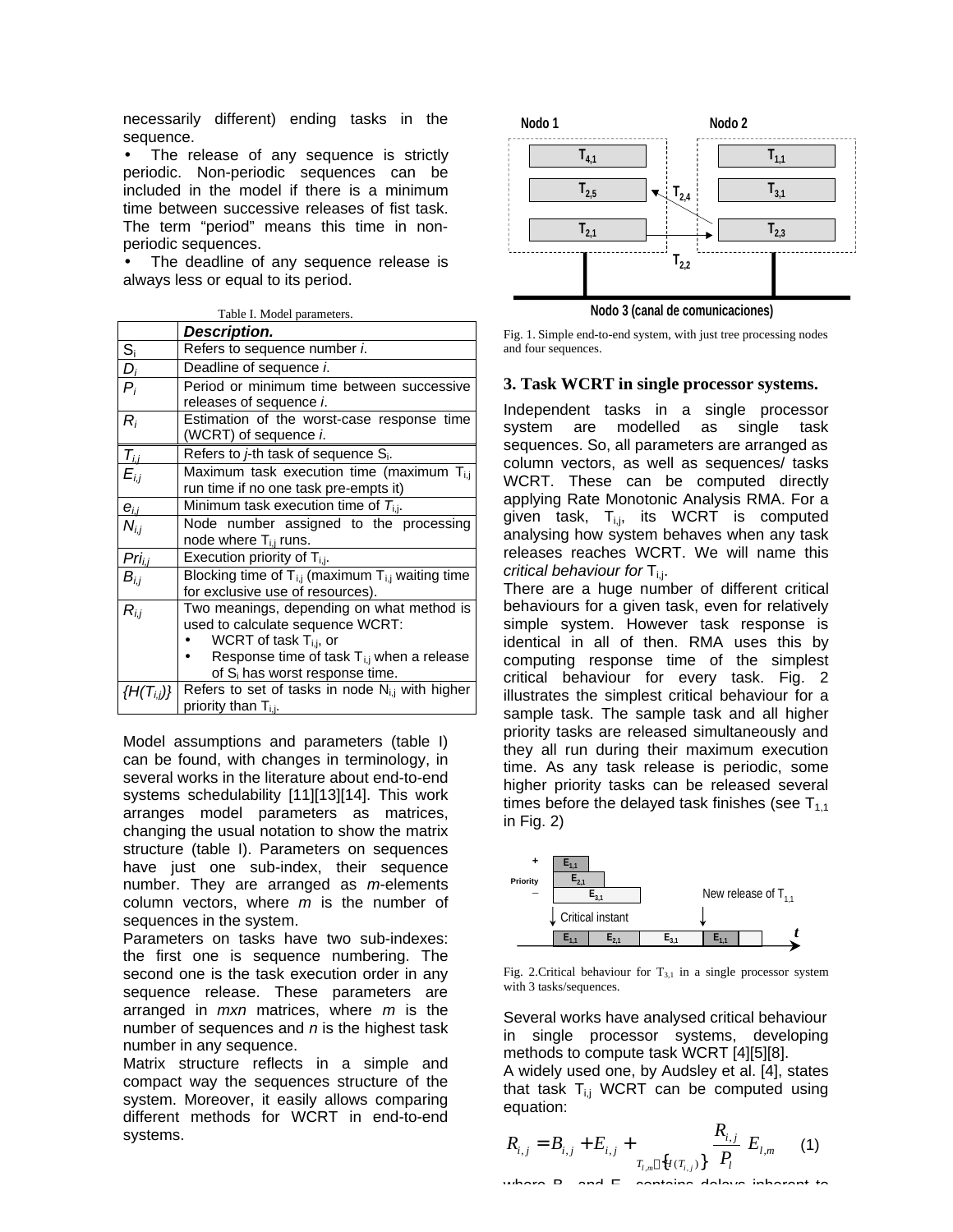we can consider the summatory as the *interference with task*  $T_{i,j}$ ,  $In_{i,j}$ , that is, the maximum delay in  $T_{i,j}$  from higher priority tasks, during a time interval of length  $R_{i,j}$ . Audsley et al demonstrate that equation (1) can be solved iteratively [4].

We will name *interference function* any function getting an estimation of the interference with a given task during a given time interval.

At n-th step of the iterative process associated with equation (1), the interference function can be denoted as:

$$
In_{i,j}^n = In\big(R_{i,j}^n\big) = \frac{R_{i,j}^n}{T_{i,m} \{H(T_{i,j})\}} \frac{R_{i,j}^n}{P_{i,m}} E_{i,m}
$$
 (2)

Equation (1) is applied task by task to all tasks in the system. Matrix organisation of parameters allows equation (1) to be expressed in matrix form, including all tasks:

$$
\mathbf{R}^{n+1} = \mathbf{B} + \mathbf{E} + In(\mathbf{R}^n)
$$
\n(3)

 ${\bf R}^0 = {\bf B} + {\bf E}$ 

*In(R)* is now a vector function operating over task WCRT vector. Elements in the resulting vector are computed using equation (2).

# **4. Sequence WCRT in distributed systems.**

Equation (3) can be used in end-to-end systems replacing vectors with *m*x*n* matrices (*m* is the number of sequences and *n* is the maximum number of tasks in any sequence). If we find a function *In(R)* satisfying the following conditions:

- C1.  $R^n$  converges to some matrix  $R$  after a finite number of iterations in (3).
- C2. Response time for any sequence  $S_i$  is less than or equal to the sum of *i*-row elements in matrix *R*.

The resulting matrix, *R*, can be used to estimate WCRT of any sequence  $S_i$  just adding the elements in row *i*.

Variations in estimation methods fundamentally came from different ways to deal with precedence constrains. Such variations can be expressed in equation (3) as different interference functions.

The easiest method to compute matrix *In* is simply use equation (2) for every element.

This method is widely used in practical end-toend system analysis, because the interference function is simple and the iterative process satisfies conditions C1 and C2,

However, under certain conditions, sequence WCRT can be overestimated since precedence constrains are ignored.

Consider the example showed in Fig. 1.  $T_{41}$ has the highest priority and a much longer period than any other tasks. In any release of

equation (2) is used as interference function, interference of  $T_{4,1}$  is included twice in the WCRT estimation for S2, since it is independently added to WCRT of  $T_{2,1}$  and  $T_{2,5}$ . This method overestimates sequence WCRT because critical behaviours always have lower response time.

These effects appear when any sequence has more than one task running in a processing node. We will say then that the sequence has *recurrent tasks* in this node. Sequences with *recurrent tasks* are common in distributed systems, mainly when there is shared communication links, like CAN systems. As the CAN bus is treated as a processing node, there are recurrent tasks in a sequence when there are two or more message transmissions included in it.

A wide range of recurrence-associated effects causes overestimation of sequence WCRTs. Several works deal with some of them to compute more accurate estimations than RMA [13][12]. However, computations always use heuristic methods to deal partially with precedence constrain effects. There is no systematic approach for the treatment of precedence constrains. In fact, works revised show correctness in case studies, but they neither give nor reference demonstrations on general correctness of results.

Next sections present the main features of a new computing method, named MIBS (Maximum Interference Between Sequences), for estimating sequence WCRT. Correctness demonstrations cannot be included it this work due to space limitations, but they can be found in [2], as well as detailed descriptions of method and its algorithms.

# **5. The MIBS method.**

The MIBS method computes function *In(R)* taking into account task precedence constrains, getting accurate estimations of sequence WCRT. The mayor distinction from other methods is that it studies critical behaviour of sequences, instead of tasks. There is also a significant change in the meaning of matrix  $\bf{R}$  elements. Now,  $R_{i,j}$  is the *response time of*  $T_{i,j}$  for any release of  $S_i$ *having WCRT.* So, R<sub>ij</sub> can be shorter than WCRT of  $T_{i,j}$ .

# **6. Computing interference matrix.**

Function  $In(R^n)$  computes interference matrix in every iteration of algorithm associated to equation (3). Algorithm *<ComputeIn>* (see Fig. 3) implements interference function, using MIBS method, to get the interference matrix. Interference matrix is computed row by row.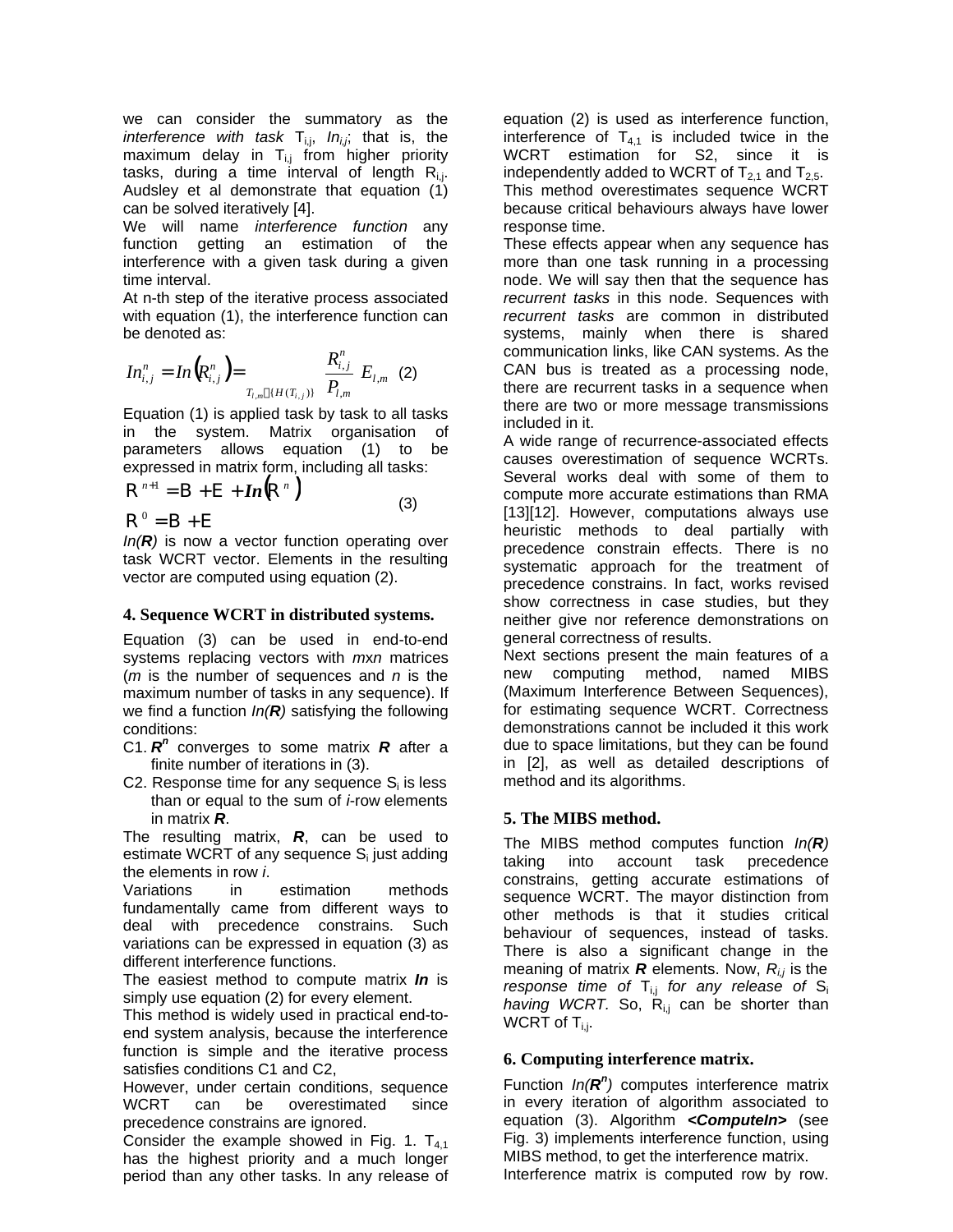computed using algorithm *<S*<sup>l</sup> *inSi>*. Given any orderly pair of sequences, i.e. S<sub>ℓ</sub> y S<sub>i</sub>, **<S**<sub>ℓ</sub>**inS**<sub>i</sub>> adds in row *i* a vector with maximum interference of  $S_{\ell}$  with  $S_{i}$ . This vector contains the delay due to  $\mathbf{S}_{\ell}$ , distributed over tasks of  $\mathbf{S}_{\mathsf{i}},$ 

when releases of S<sub>i</sub> respond with WCRT. New *In* does not directly replace the interference matrix computed in preceding iteration. Before doing so, it is modified as shown by line 7 in Fig. 3. This ensures convergence of succession  $R^1_{i,j}$ ,  $R^2_{i,j}$ ,  $R^3_{i,j}$ , ... for any element of *R*, so convergence of the process associated to equation (3) is guaranteed.

### *<ComputeIn>*

*Matrices contain system parameters:*

- *E* Maximum task executing times.
- *e* Minimum task executing times.
- **B** Maximum blocking times.
- **N** Task processing node numbers.
- *Pri* Task priorities inside their nodes.
- **P** Sequence periods (column vector).
- **D** Sequence deadlines (column vector).

#### *Output:*

*In* Interference matrix. *In*<sub>i,j</sub> is interference (delay) in  $T_{i,j}$  due to higher priority tasks when any release of S<sub>i</sub> has WCRT.

| PreviousIn |  |
|------------|--|
|------------|--|

2. <write 0 to *In* elements>

```
3. FOR i \leftarrow 1: number of sequences
```

| 4. | FOR $1 \leftarrow 1$ : number of sequences                                                      |
|----|-------------------------------------------------------------------------------------------------|
| 5. | IF 1                                                                                            |
| 6. | $<$ S,inSi>                                                                                     |
|    | ENDIF                                                                                           |
|    | <b>ENDFOR</b>                                                                                   |
|    | <b>ENDFOR</b>                                                                                   |
|    | 7. $In_{i,j} \leftarrow \max(PreviousIn_{i,j}, In_{i,j})$ ,<br>for elements $In_{i,j}$ in $In.$ |

Fig. 3. This algorithm computes interference matrix using MIBS methods (variables in **bold-face** are matrices).

#### **7. Interference between sequences.**

*<S*<sup>l</sup> *inSi>* (Fig. 10), computes the interference of S<sub>*i*</sub> with S<sub>i</sub> looking for a *critical behaviour of S*l  *on S<sup>i</sup>* . To do so the concept of sequence *executions* is introduced. A *execution of*  $S_{\ell}$  *on Si* is any possible behaviour of both sequences considering what tasks of  $\mathsf{S}_\ell$  delays tasks in  $\mathsf{S}_\mathsf{i}$ . The algorithm analyses all possible executions

of  $S_{\ell}$  on  $S_i$  that may have maximum interference with S<sub>i</sub>: that is, it analyses all possible executions that may be critical behaviours.

If interference of all these executions is computed, we just have to look for the maximum to get the maximum interference vector of  $\mathsf{S}_{\ell}$  with  $\mathsf{S}_{\mathsf{i}}$ .

Obviously, there are a huge number of different executions Behaviour of any execution depends on sequence release times, interactions with other sequences, task execution times in both sequences, etc. Given any pair of sequences, it can be nullinterference executions (Fig. 4.A), or non-null interference executions, with interference taking place in different tasks and different moments (Fig. 4.B and C)



Fig. 4.Sample executions of  $S_1$  on  $S_2$  in a system with two processing nodes and two sequences. To simplify graphics, we assumed all tasks in  $S_1$  having higher priority than tasks in  $S_2$ . Assuming both sequence periods much higher than WCRT saves us from draw multiple cycle executions.

So, it is unfeasible to compute interference for all possible executions except for very simple sequences.

*<S*<sup>l</sup> *inSi>* considers some properties of executions with critical behaviour to drastically reduce the executions to analyse.

The execution with critical behaviour in Fig. 5 can be found applying the algorithm to sequences in Fig. 4.



Fig. 5. Execution of  $S_1$  on  $S_2$  with maximum interference.

In this execution, the release of  $S_2$  has WCRT because tasks in both sequences execute for maximum time  $(E_{i,j})$ , and  $T_{1,2}$  is released just before the end of  $T_{2,1}$ . Next task in  $S_2$ ,  $T_{2,2}$ , is delayed again by a task in  $S_1$ ,  $T_{1,3}$ .

This is one of the many possible executions of  $S_1$  on  $S_2$  with maximum interference. They differ in execution of  $T_{1,1}$ , that does not affect the delays of  $S_1$  in  $S_2$ .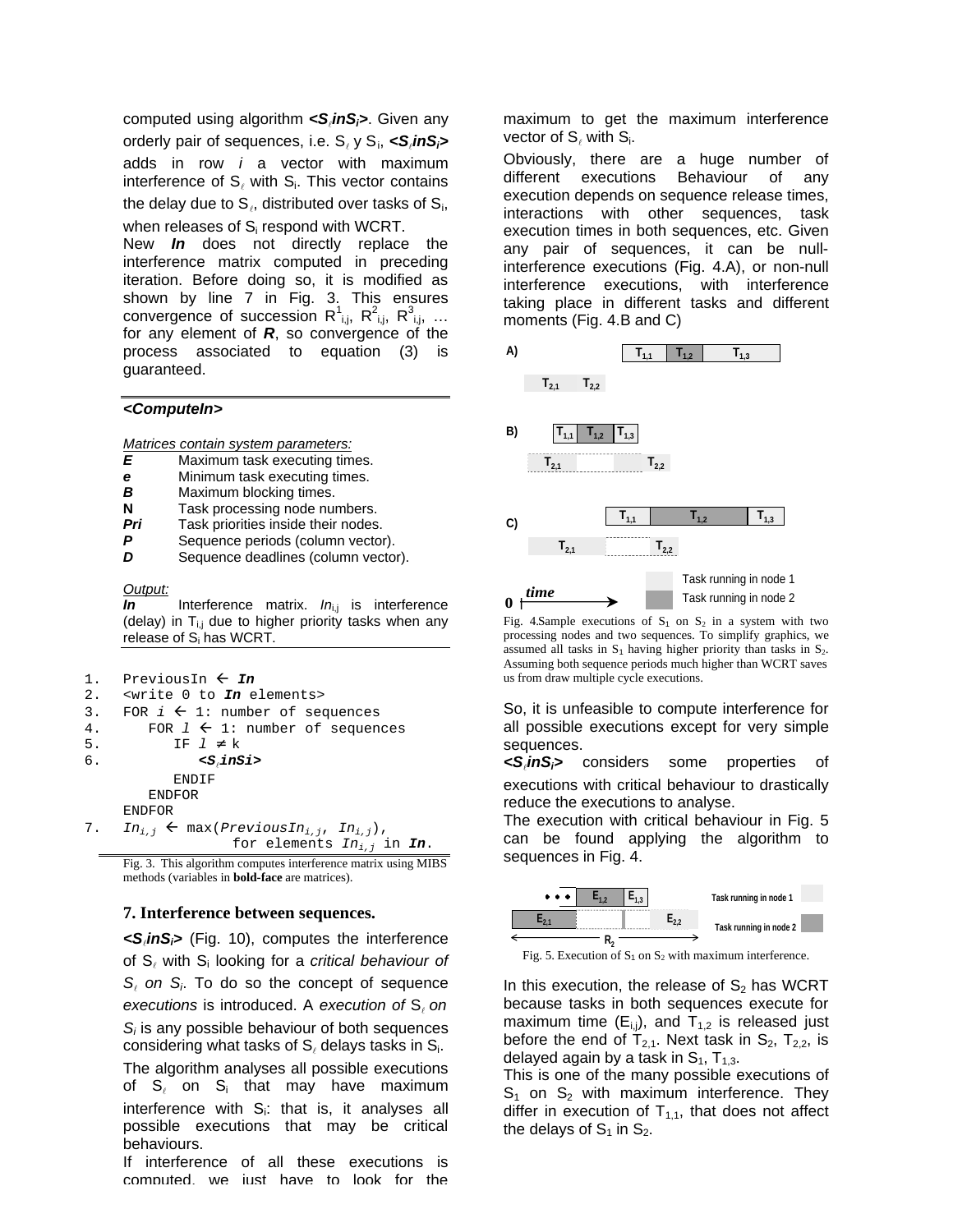## **8. Conditional interference.**

This section uses sequences in Fig. 5 to illustrate how algorithm *<S*<sup>l</sup> *inSi>* works.

*<S*<sup>l</sup> *inSi>* processes S2 task by task. It looks for some characteristics of execution of  $S_1$ interfering as much as possible with  $T_{2,1}$ . Any execution of  $S_1$  where  $T_{1,2}$  runs for  $E_{1,2}$ produces maximum delay to  $T_{2,1}$ . There are many executions behaving this way. Some of then are shown in Fig. 6.



Fig. 6. Executions of  $S_1$  producing maximum delay to  $T_{1,2}$ .

In general we can always categorise any nonnull interference execution of  $\mathsf{S}_\ell$  on  $\mathsf{S}_\mathsf{i}$  attending to:

- 
- What is the first task in  $S_{\ell}$  interfering with any other in  $S_i$ .
- What is the fist task on  $S_i$  interfered by that task in  $S_i$ .

We will define the concept of *conditional execution on*  $< T_{l,k}$  *delays*  $T_{l,j}$  as any execution of S $_{\ell}$  on S<sub>i</sub> satisfying condition <T $_{\rm l,k}$  is first task

in S $_{\ell}$  delaying S<sub>i</sub>, and this delay starts in T<sub>i,j</sub>>.

This concept allows us to group non-null interference executions of  $S_{\ell}$  on  $S_i$  into families

of conditional executions since there is one condition for every task pair  $(T_{\text{Lk}}, T_{\text{Li}})$  running in the same node with  $T_{l,k}$  having higher priority than  $T_{i,j}$ .

We will define *conditional interference on <Tl,k delays Ti,j>* as the maximum interference of any conditional execution on *<T*l,k *delays T*i,j*>*.

Fig. 6 shows examples of conditional executions on  $delays  $T_{2,1}$  depicted up to$ the end of task  $T_{2,1}$ . If we look for interference until that time, all examples have maximum interference in their family.

The importance of conditional interference comes from the fact that executions of  $\mathbf{S}_{\ell}$  on  $\mathbf{S}_{\mathbf{i}}$ with critical behaviour are conditional executions, but it is a priori unknown what task pair forms the condition. However, if we can find all the different families of conditional executions and their associated conditional interference, the maximum interference of  $S_{\ell}$ 

with  $S_i$  will be the maximum value of this set. All the executions in Fig. 6 delay to  $T_{1,2}$  in the

they do not have to be equivalent for tasks following  $T_{1,2}$ . In fact, in execution for Fig. 6.C,  $T_{2,2}$  is delayed, while it is not in executions A and B ( $T_{1,3}$  ends before  $T_{2,2}$  begins)

Effects of conditional executions in tasks following  $T_{2,1}$  can not yet be established while analysing T2,1. So, *<S*<sup>l</sup> *inSi>* saves information about conditional executions that will be used later, in tasks following  $T_{2,1}$  (Fig. 7).

This information is saved as elements of the set *{CondID}*. They describe executions that could have maximum interference.

As *<S*<sup>l</sup> *inSi>* processes S<sup>i</sup> task by task, starting

from the first on, given a task  $T_{i,j}$ , the information available covers execution information available covers behaviours up to this task. The elements of *{CondID}* contain two kind of information:

Interference vector. It stores conditional interference from  $T_{i,1}$  to  $T_{i,j}$ .

• Phase information. It includes what task of  $\mathsf{S}_\ell$  last delays  $\mathsf{T}_{\mathsf{i},\mathsf{j}}$  and what is the interval such

a  $\mathsf{S}_\ell$  task ends, in any execution from the described family (Fig. 7). This information will be used later to find out executions of this family that can interfere with tasks following  $T_{ij}$ .



Fig. 7. Information for conditional executions on  $\langle T_{1,2}$  delays to  $T_{2,1}$  contains interference until  $T_{2,1}$  and phase information.

For every task Ti,j of S<sup>i</sup> , the algorithm *<S*<sup>l</sup> *inSi>*:

**P1.** Creates a description of conditional interference for the task of  $\mathsf{S}_\ell$  that can delay Ti,j.

*P2.* Analyses the elements in *{CondID}* checking for execution that can interfere with  $T_{i,j}$ .

Returning to our example, process P1 creates only one description of conditional interference for  $T_{2,1}$  (CONDID1). For  $T_{2,2}$ , process P1 creates three new descriptions: CONDID2, CONDID3 $3$  and CONDID4 (Fig. 8). Then, *<S*<sup>l</sup> *inSi>* uses process P2 with elements of *{CondID}* (in this case CONDID1).

l

<sup>3</sup> CONDID2 and CONDID3 are in family of conditional executions on  $\langle T_{1,1}$  delays  $T_{2,2}$ . However, after  $T_{2,2}$  ends, executions described by CONDID2 can behave in a completely different way, than those described by CONDID3. For such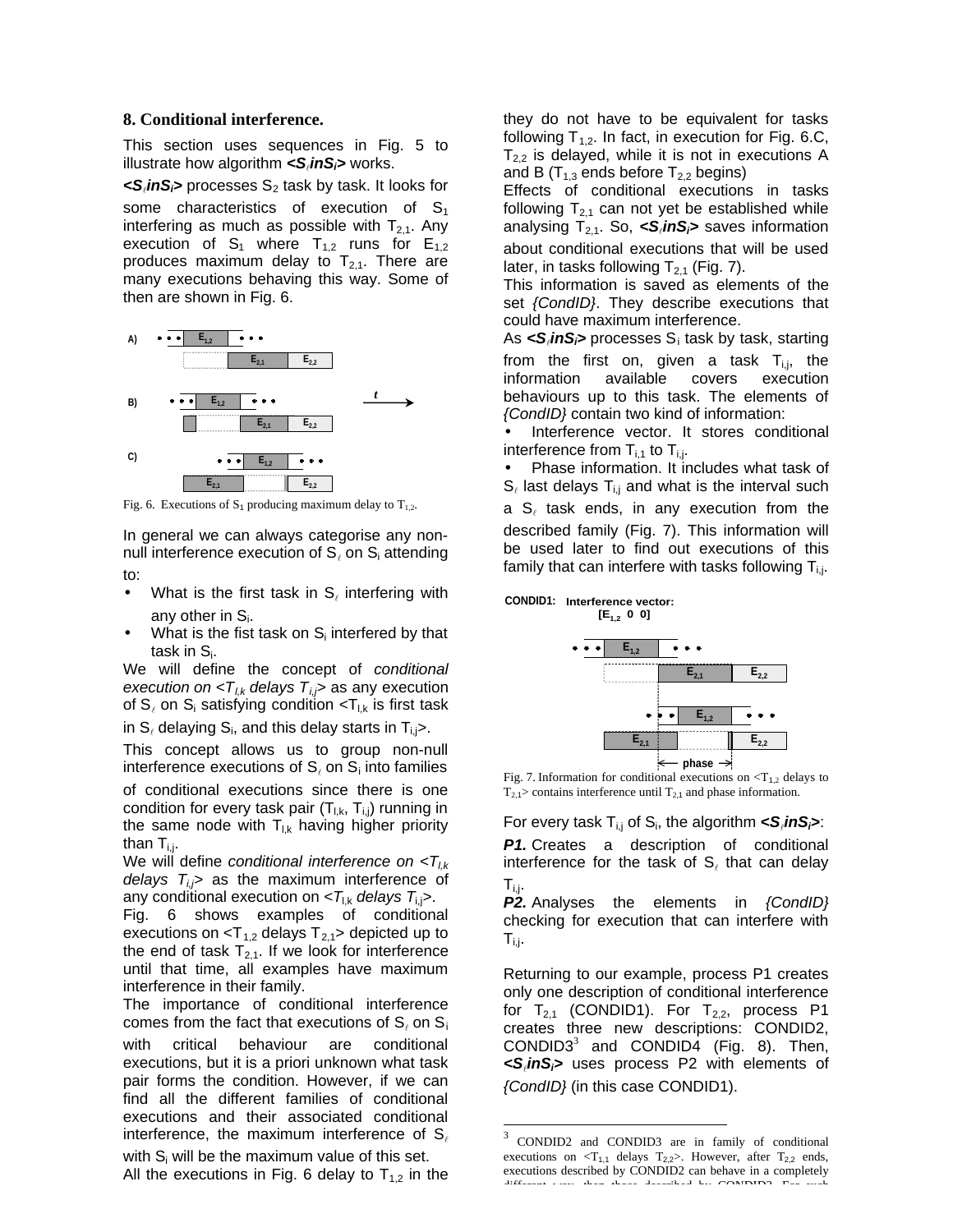The result can be new elements containing conditional interference descriptions of the executions described by preceding elements that can delay  $T_{2,2}$  (Fig. 9).

Every element of *{CondID}* has an interference vector containing interference from  $T_{i,1}$  up to the task in process when the element was created. After the last task of  $S_i$  is analysed, the algorithm adds to row *i* of interference matrix the vector with maximum interference (line 9 in Fig. 10).

**CONDID2:** Includes delay due to  $S_1$  after end of  $T_{1,1}$  and  $T_{2,2}$ 

**E2,2 E1,1 E2,2 E2,1 [0 E1,1 0]**

**CONDID3:** Includes delay due to  $S_1$  after end of  $T_{1,3}$  **y**  $T_{2,2}$ 





Fig. 8. Conditional interference descriptions created for  $T_{2,1}$ .

The element of *{CondID}* containing this vector is a description of the executions of  $S_{\ell}$  on  $S_{i}$ with critical behaviour.



**Interference vector:**  $[0 \t E_{1,2} E_{1,3}]$ 

Fig. 9.Process P2 analyses elements in *{CondID}* to generate new elements if executions described can delay  $T_{2,2}$ .

## *<SlenSi>*

*Inputs:*

*S*l Sequence source of delay.

*Si* Delayed sequence.

## *Output:*

 Adds to row *i* of *In* maximum interference of  $\mathsf{S}_\ell$  with  $\mathsf{S}_\mathsf{i}.$ 

- 1. {CondID}  $\leftarrow \{\}$
- 2. FOR  $j \leftarrow 1$ : last task in S<sub>i</sub>
- 3. *{NewsCondID}*  $\leftarrow$  { }
- 4. FOR every task  $T_{1,k}$  {H( $T_{i,j}$ )}<br>5.  $\leq P1$ :adds els. to *{NewsCol}*
- 5. <*P1*:adds els. to *{NewsCondID}*> ENDFOR
- 6. FOR every C*ondIDElement {CondID}*
- 7. <*P2*:analyses it, adding ressults to *{NewsCondID}*> ENDFOR
- 8.  ${CondID} \leftarrow {CondID}$  *{NewsCondID}* ENDFOR
- 9.  $In_i$   $\leftarrow In_i$  +  $\leftarrow$  interference vector in  $\{Condition\}$  containing maximum  $containing$ interference>

Fig. 10. Maximum interference of a sequence with other.

## **9. Sample application: DXBus based wheelchair controller.**

As sample application, we apply MIBS method to a DXBus based wheelchair developed at the University of Seville, which we call DXSIR (Fig. 11).



Fig. 11. DXSIR block diagram.

DXBus is a four wire communications system (two power lines and two data lines, CANL and CANH) with a maximum length of 15 meters and a transmission rate of 2/19 Mbits/s. Basically, DXBus uses CAN protocol with some extensions, i. e. special voltage values on the data lines are used for "emergency stops" or power up.

CAN identifiers are assigned to modules and not to messages. As a result, 1 byte in the message data field must be used to indicate the message type, and up to 7 bytes for message data.

During normal operation, DX modules communicate using *Network Variables* (NVs). NVs are transmitted periodically (during time slot), with period either 20ms (fast NV) or 200ms (slow NV).

A more detailed description of DXBus can be obtained from [10]. In this paper, we focus on the processes associated to DXSIR functions.  $\overline{\mathsf{D}}\mathsf{V}\hat{\mathsf{C}}\mathsf{D}$  is a wheelchair with two driver wheels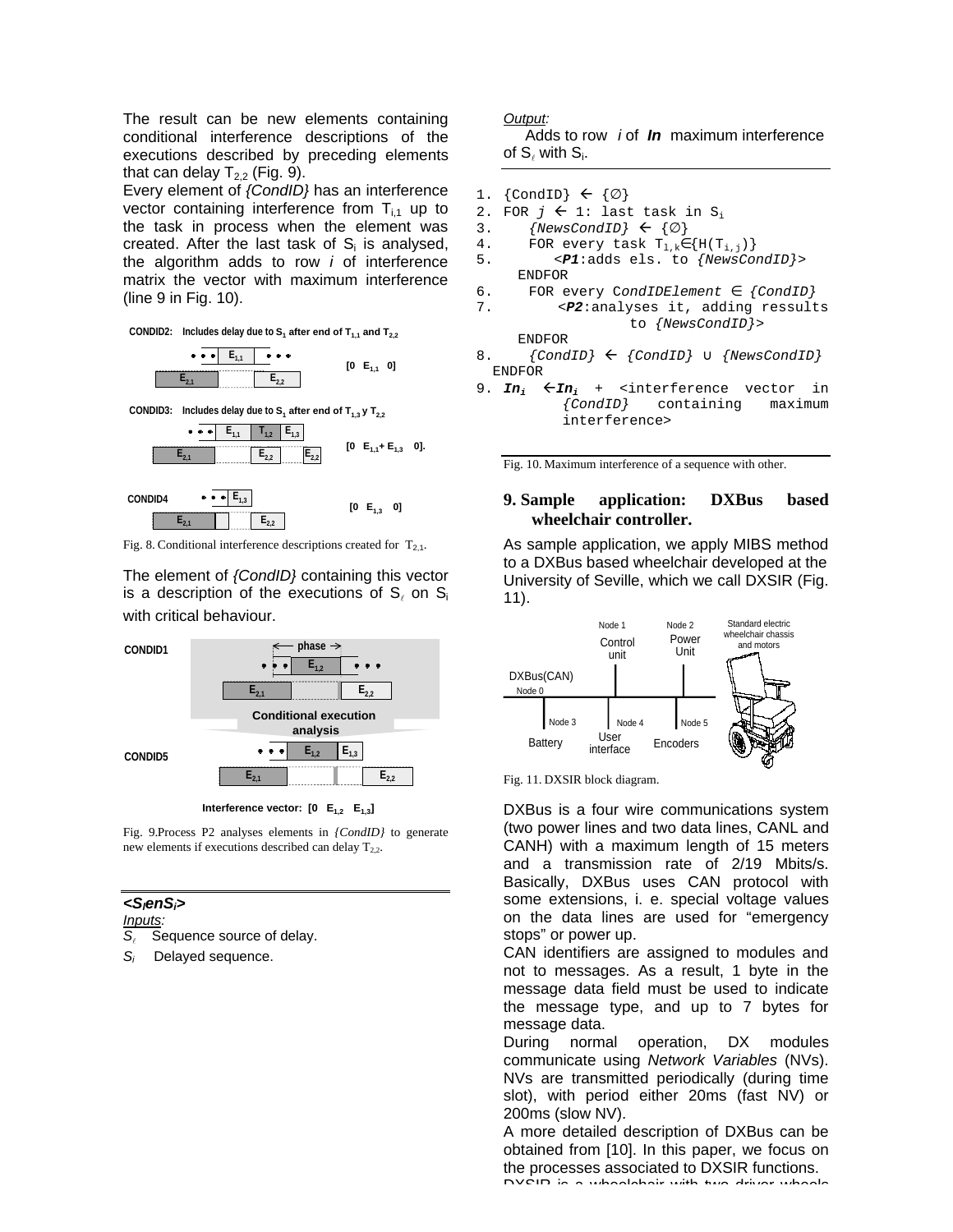The DXSIR controller is made up of five nodes connected through DXBus (Fig. 11).

In this simple prototype, the User interface is reduced to a joystick and some buttons. We are particularly concerned with people with uncontrolled movements or tremor (Parkinson, cerebral palsy). In slight cases, we simply filter by software the joystick input eliminating unintentional movements [1].

The Control Unit performs a closed-loop automatic control that converts the joystick command into linear and turning velocity. It also monitors the system bus, battery, etc. and implements several navigational aids including fixed trajectories (straight ahead or back, 90 degrees turn) and play back of recorded trajectories. The latter avoids the difficulties of backwards driving, and may be very useful in small areas like bathrooms. It has been implemented by tracking the memorised path following [7] which requires the accurate determination of internal coordinates. DXSIR gets them through two optical encoders at each drive wheel that provides rotation angle increments  $R$  and  $R$ . This information is also needed as feedback for the closed-loop control, but it only requires information about the present state. On the other hand, memorisation of the performed trajectory needs information along a period of time. Besides, accuracy is important because small errors produce great trajectory deviations. As a result, it is recovery of performed trajectories what imposes the maximum period between messages from the Encoders to the Control Unit. Actually, bus load depends mainly on this traffic.

Díaz [6] shows that for sampling error to be negligible with trajectories of a few tens of meters (the maximum reasonable trajectory length), a new pair of encoders should be saved when  $[(\n\rightharpoonup_R)^2 + (\n\rightharpoonup_L)^2]$  800 e.u., where e.u. means wheelchair encoders units (4000 e.u. are equivalent to 2 rad or 1 meter of linear advance). Anyway, the maximum frequency occurs with maximum (linear) velocities, that is,  $\dot{\tilde{e}}_R = \dot{\tilde{e}}_L > 0$  . If we assume a maximum velocity of 1.5  $\text{ms}^{-1}$  (probably too high in practice), then the sample period would be 5ms. This sample frequency is too high for the DXBus, but we can use an incremental codification of the encoders, so that encoder increments are represented with 7 bits for each wheel. Since the data field of DX packets is 7 bytes, we can send 4 pairs of encoder values every 20ms (fast NVs).



Fig. 12. Processes implementing DXSIR main functions.

Fig. 12 shows the DXSIR processes with the tasks precedence constrains. When an emergency stop occurs, a new process is scheduled in parallel with both the process that interprets (and filters) user commands and the battery gauge process. Thus, in order to include these ramifications in our model we need to define the concept of *"false replica"* of a task.

They exist only in the model and are included to remove ramifications while maintaining precedence constrains. If T'i,j is a false replica of Tl,k then:

 $B'_{ii} = B_{1k} + E_{1k}$ .

It is executed in the same node and with same priority than  $T_{l,k}$ . This allows  $R_{l,i}$  to be computed using the same method as  $R_{l,k}$ .

 $E'_{i,j} = 0$ . T'<sub>ij</sub> does not really exist, it must not interfere with lower priority tasks.



Fig. 13. Sequences modelling the processes in Fig. 12.B.

Table II lists all DXSIR tasks and their parameters. Task priorities have been assigned using EDM (Effective-Deadline Monotonic) technique [9].

Table II. DXSIR model parameters.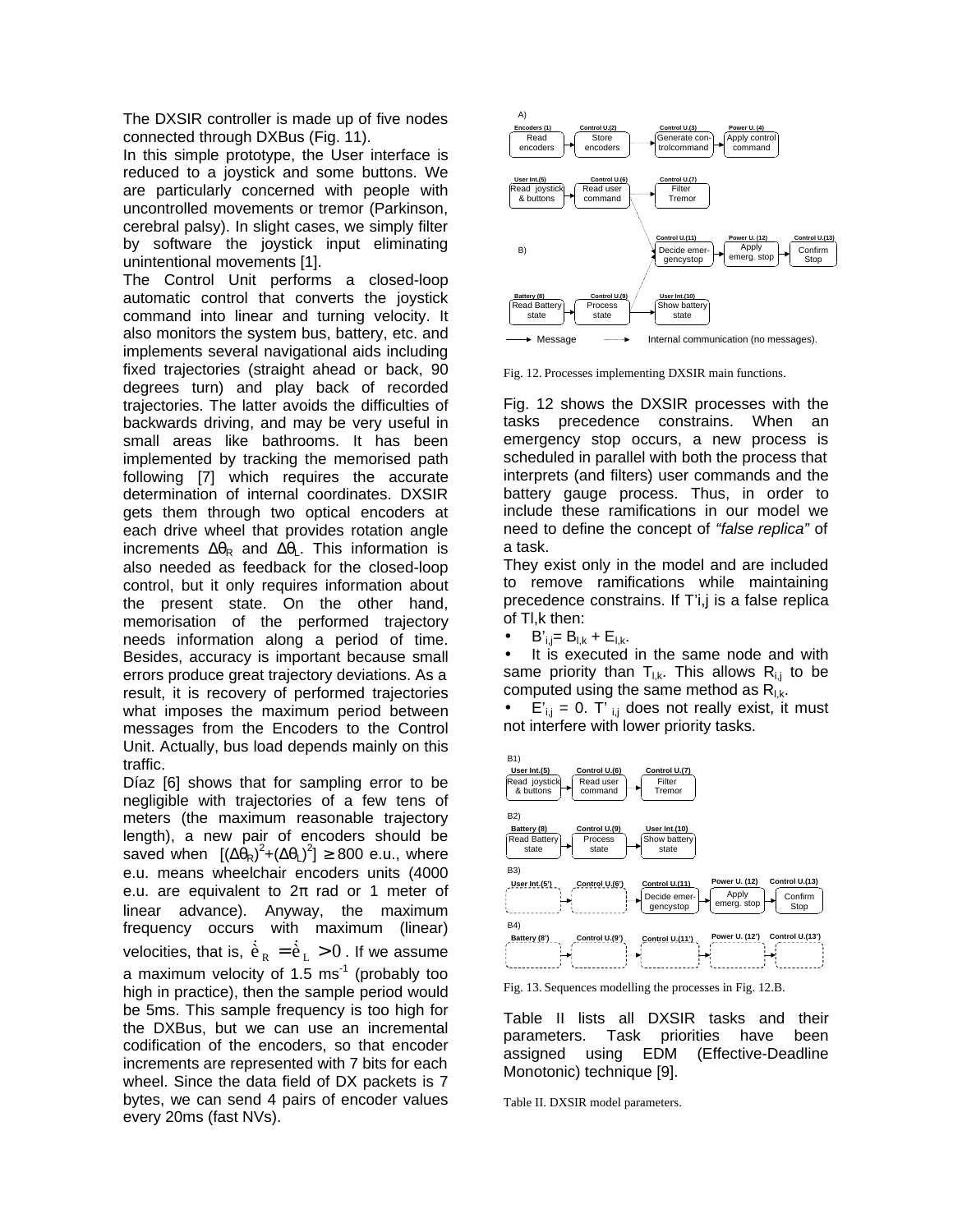| Tasks                                  | $P_i$ &D <sub>i</sub> | $E_{i,j}$      | $e_{i,i}$      | $B_{i,j}$               | <b>Node</b> |
|----------------------------------------|-----------------------|----------------|----------------|-------------------------|-------------|
|                                        | (m <sub>S</sub> )     | (ms)           | (ms)           | (m <sub>S</sub> )       | & pri.      |
| $T_{1,1}$ : Read encoders              | 20                    | $\mathbf{1}$   | 0,5            | 0                       | 5, 1        |
| $T_{1,2}$ : Encoder values             |                       | 1.23           | 1.23           | 0.69                    | 0, 1        |
| $T_{13}$ : Store encoders &            |                       | 5              | 2              | 0                       | 1, 1        |
| compute control cmd.                   |                       |                |                |                         |             |
| $T_{1,4}$ : Control command            |                       | 0.69           | 0.69           | 0.69                    | 0, 2        |
| $T_{1,5}$ : Apply control cmd.         |                       | 1              | 0,5            | 0                       | 2,1         |
| $T_{2,1}$ : Read user interface        | 20                    | 4              | 1              | 0                       | 4, 1        |
| $T_{2,2}$ : Interface values           |                       | 0.69           | 0.69           | 0.69                    | 0, 3        |
| $T_{2,3}$ : Read user cmd.             |                       | 1              | 0,5            | 0                       | 1, 2        |
| $T_{2,4}$ : Filter tremor              |                       | 6              | 4              | 0                       | 1, 3        |
| $T_{3,1}$ : Read batt. status          | 200                   | 1              | 0,5            | 0                       | 3, 1        |
| $T_{3,2}$ : Battery status             |                       | 0.69           | 0.69           | 0.69                    | 0,6         |
| $T_{3,3}$ : Process status             |                       | 2              | 1              | 0                       | 1,5         |
| $T_{3,4}$ : Processed status           |                       | 0.69           | 0.69           | 0.69                    | 0, 4        |
| $T_{3,5}$ : Show batt. status          |                       | 1              | 0,5            | 0                       | 4,2         |
| $T_{4,1}$ : False replica of $T_{2,1}$ | 200                   | 0              | 1              | 4                       | 4, 1        |
| $T_{4,2}$ : False replica of $T_{2,2}$ |                       | 0              | 0.69           | 1.38                    | 0, 3        |
| $T_{4,3}$ : False replica of $T_{2,3}$ |                       | 0              | 0,5            | 1                       | 1, 2        |
| $T_{4,4}$ : Decide emerg. stop         |                       | 3              | 2              | $\overline{0}$          | 1, 4        |
| $T_{4.5}$ : Emergency stop             |                       | 0.69           | 0.69           | 0.69                    | 0, 4        |
| $T_{4,6}$ : Apply emerg. stop          |                       | 5              | $\overline{2}$ | 0                       | 2,2         |
| T <sub>4,7</sub> : Emerg. stop ACK     |                       | 0.69           | 0.69           | 0.69                    | 0, 5        |
| $T_{4,8}$ : Read ACK                   |                       | 6              | $\overline{2}$ | 0                       | 1, 6        |
| $T_{5,1}$ : False replica of $T_{3,1}$ | 200                   | 0              | 0,5            | 1                       | 3, 1        |
| $T_{5,2}$ : False replica of $T_{3,2}$ |                       | 0              | 0.69           | 1.38                    | 0,6         |
| $T_{5,3}$ : False replica of $T_{3,3}$ |                       | 0              | 1              | $\overline{\mathbf{c}}$ | 1,5         |
| $T_{5,4}$ : False replica of $T_{4,4}$ |                       | 0              | $\overline{2}$ | 3                       | 1, 4        |
| $T_{5,5}$ : False replica of $T_{4,5}$ |                       | 0              | 0.69           | 1.38                    | 0, 4        |
| $T_{5,6}$ : False replica of $T_{4,6}$ |                       | 0              | 2              | 5                       | 4, 2        |
| $T_{5.7}$ : False replica of $T_{4.7}$ |                       | 0              | 0.69           | 1.38                    | 0, 5        |
| $T_{5.8}$ : False replica of $T_{4.8}$ |                       | $\overline{0}$ | $\overline{2}$ | 6                       | 1,6         |

There are two possible message transmission times (for tasks in node 0), 0.69 ms for 2 bytes and 1.23 ms for 7 bytes of data (assuming 105.3 Kits/sec DXbus). In priority column, lower numeric values mean higher priority

Tables III and IV summarise the sequence WCRT estimations using both Rate Monotonic Analysis based method and MIBS method.

We can see that both models are equivalent for sequence 1, since it contains highest priority tasks so they do not suffer from interference. For the rest of sequences MIBS estimations are more accurate. Note that example  $S_2$  will be predicted as nonschedulable if RMA is used to estimate WCRT. However, MIBS estimates a WCRT lower than its deadline as it detects that  $T_{1,2}$  and  $T_{1,4}$  have precedence constrains, and they cannot simultaneously interfere with  $T_{2.2}$ , while RMA includes interference from both tasks.

Table III. Sequence WCRT estimated with RMA method. *Response time: Task (msecs) Seqs.*

|              | Response unie. Task (msecs) | uuya. |    |      |   |   |   |    |       |
|--------------|-----------------------------|-------|----|------|---|---|---|----|-------|
| Seq.         |                             | 2     | З  |      | 5 | 6 |   | 8  | R,    |
|              |                             | 1,92  | 5  | 1,38 |   |   |   |    | 10,31 |
| $\mathbf{2}$ |                             | 3,31  | 6  | 11   |   |   |   |    | 24,31 |
| 3            |                             | 5,39  | 36 | 5,39 | 5 |   |   |    | 52,78 |
|              |                             | 3,31  | 6  | 27   | 4 | 6 |   | 44 | 98,32 |
| 5            |                             | 5,39  | 36 | 27   |   | 6 | 4 | 44 | 127,4 |

| Table IV. Sequence WCRT estimated with MIBS method. |  |  |  |
|-----------------------------------------------------|--|--|--|
|-----------------------------------------------------|--|--|--|

|      | <b>Response time: Task (msecs)</b> |      |    |      |      |   |      |    | Segs.  |
|------|------------------------------------|------|----|------|------|---|------|----|--------|
| Seq. |                                    | 2    | 3  |      | 5    | 6 |      | 8  | R,     |
|      |                                    | .92  | 5  | 1,38 |      |   |      |    | 10,31  |
| 2    |                                    | 2,62 | 6  | 6    |      |   |      |    | 18,62  |
| 3    |                                    | 3.31 | 29 | 3.31 | 5    |   |      |    | 41,62  |
| 4    |                                    | 2,62 |    | 21   | 2,62 | 6 | 2,62 | 44 | 89,86  |
| 5    |                                    | 3.31 | 28 | 19   | 2.07 | 6 | 3.31 | 44 | 106,70 |



Fig. 14Improvement of sequence WRCT estimations from MIBS method over estimations from RMA method.

## **10. Conclusions.**

In this paper, a systematic approach to precedence analysis is presented. The MIBS analysis considers the interference between sequences instead of between single tasks. When applied to a DXBus based wheelchair controller, we show that predictions of the WCRT significantly improve. The mean improvement in MIBS estimations as compared with RMA estimation is about 14% (Fig. 14). When applied to other systems, the mean improvement is 13-18% [2] although it is higher for sequences with a high number of tasks with relatively low priorities in their nodes.

#### **11. References.**

- [1] A. Civit-Balcells, M. A. Rodríguez, C. Amaya, F. Díaz del Río, L. Miró, J.L. Sevillano: "A system for the analysis and scanning of tremor on handicapped people". In *Assistive Technology on the threshold of the new millenium.* Eds. C**.** Bühler and H. Knops. pp. 539-544. IOS Press, Netherlands. 1999.
- [2] Amaya Rodríguez, C. "Análisis y evaluación de la planificación de sistemas distribuidos de tiempo real. Aplicación a tecnologías de la rehabilitación". PhD Thesis. University of Sevilla. December, 1999. It is avaible in http://icaro.fie.us.es/~claudio/tesis.html.
- [3] Amaya, C., et al. "Análisis de un sistema de tiempo real duro distribuido". X Jornadas de Paralelismo, Murcia, septiembre, 1999.
- [4] Audsley, N. C., Burns, A., Richardson, M. F., Wellings, A. J. "Hard Real\_Time Scheduling: The Deadline Monotonic Approach". Proceedings 8th IEEE Workshop on Real\_Time Operating Systems and Software, May 1991
- [5] Audsley, N. C., Burns, A., Richardson, M., Tindell, K., Wellings, A.. *"Applying New Scheduling Theory to Static*